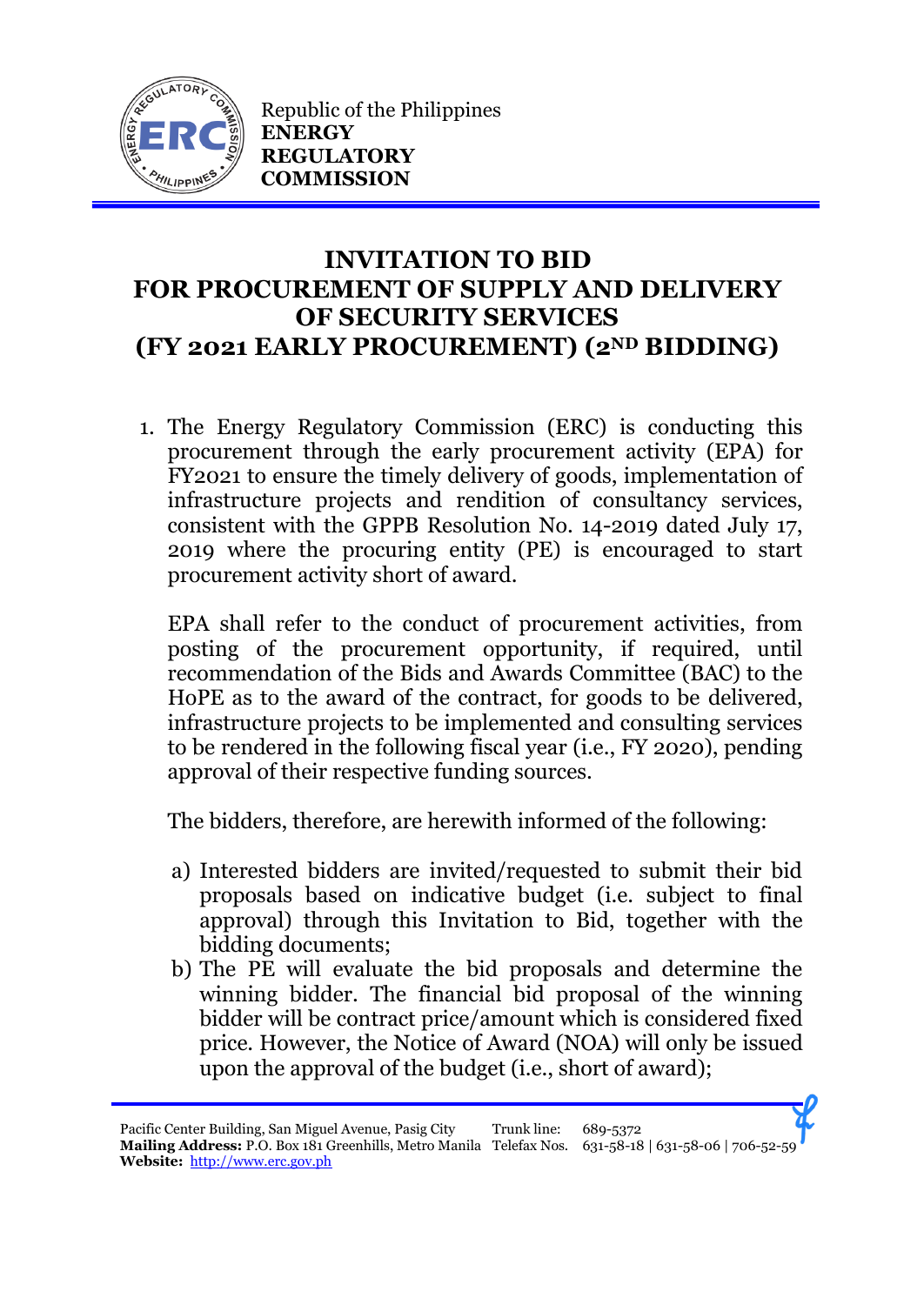- c) Should there be a delay in the award as affected by the possible delay in the budget approval, the bid validity as specified in the bidding documents (which is a maximum of 120 calendar days), the winning bidder may be requested to extend the bid validity accordingly (that is, changing the expiration of the original bid security). In case of the bidder's refusal to extend the bid validity, the bid submitted by said bidder will be rejected.
- 2. In this regard, the *ENERGY REGULATORY COMMISSION (ERC)*, through the *Government of the Philippines (GOP)* intends to apply the sum of *Thirteen Million One Hundred Forty-Five Thousand Pesos (PhP13,145,000.00), inclusive of all government taxes, and other fees and charges being the Approved Budget of Contract (ABC) to payments under the contract for Procurement of Supply and Delivery of Security Services (FY 2021 Early Procurement) (2nd Bidding), Lot No. 2020-54.* Bids received in excess of the ABC shall be automatically rejected at bid opening.
- 3. The *ERC* now invites bids for the above Procurement Project under the early procurement activity.
- 4. Delivery of the Service is required to be completed from *January 01, 2021 to December 31, 2021.* Bidders should have completed, within the last *five (5) years* from the date of submission and receipt of bids, a contract similar to the Project. The description of an eligible bidder is contained in the Bidding Documents, particularly, in Section II (Instructions to Bidders).
- 5. Bidding will be conducted through open competitive bidding procedures using a non- discretionary "*pass/fail*" criterion as specified in the 2016 revised Implementing Rules and Regulations (IRR) of Republic Act (RA) No. 9184.

Bidding is restricted to Filipino citizens/sole proprietorships, partnerships, or organizations with at least sixty percent (60%) interest or outstanding capital stock belonging to citizens of the Philippines, and to citizens or organizations of a country the laws or regulations of which grant similar rights or privileges to Filipino citizens, pursuant to RA No. 5183.

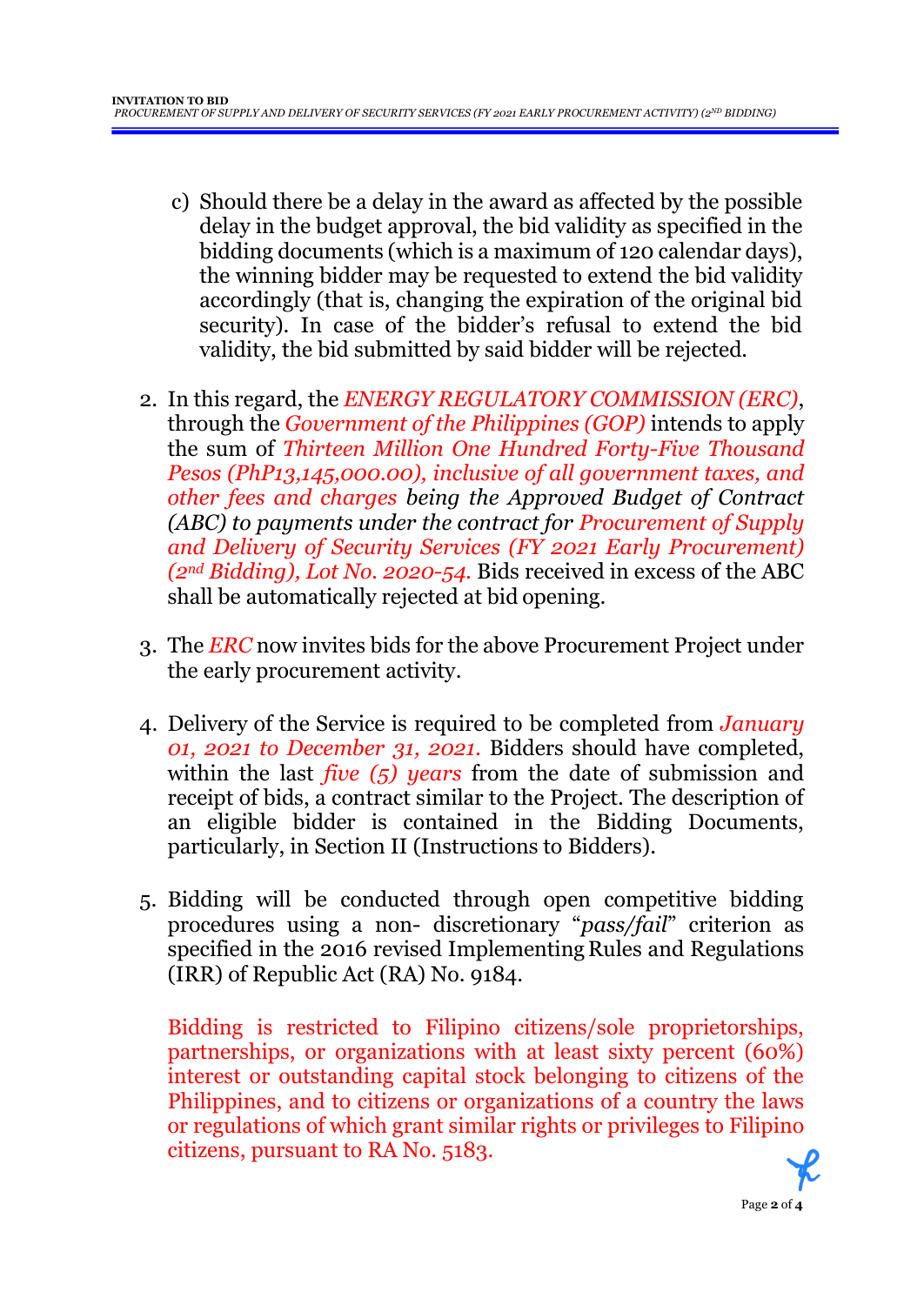- 6. Prospective Bidders may obtain further information from *ERC BAC Secretariat* and inspect the Bidding Documents at the address given below during *Monday to Friday, 9:00 A.M. to 4:00 P.M*.
- 7. A complete set of Bidding Documents may be acquired by interested Bidders on *29 December 2020* from the given address and website(s) below *and upon payment of the applicable fee for the Bidding Documents, pursuant to the latest Guidelines issued by the GPPB, in the amount of Twenty-Five Thousand Pesos (PhP25,000.00)*. The Procuring Entity shall allow the bidder to present its proof of payment for the fees *in person.*
- 8. The *ERC BAC* will hold a Pre-Bid Conference<sup>1</sup> , which shall be open to prospective bidders, on *06 January 2021, 10:00 A.M. through videoconferencing via MS Teams, which can be accessed through:*

https://teams.microsoft.com/l/meetupjoin/19%3ameeting\_ZTM5MWZlMTEtMGUwNS00ZTRhLWJjNmItYTJmM zllN2EwYWFk%40thread.v2/0?context=%7b%22Tid%22%3a%220f0dac9f-433c-41ba-9f57-42be6fe671a9%22%2c%22Oid%22%3a%22638c224b-aae0- 4a1f-95d8-6b417df5646d%22%7d

- 9. Bids must be duly received by the BAC Secretariat through manual submission at the office address indicated below on or before *18 January 2021, 09:00 A.M.* Late bids shall not be accepted. Bidders are requested to submit one (1) original and one (1) copy of their bids. Bidders are likewise requested to bring the originals of the documents submitted and present the same for comparison during the bid opening.
- 10. All Bids must be accompanied by a bid security in any of the acceptable forms and in the amount stated in **ITB** Clause 14.
- 11.Bid opening shall be on *18 January 2021, 10:00 A.M.* at the given address below. Bids will be opened in the presence of the bidders' representatives who choose to attend the activity.

12. The **ERC** reserves the right to reject any and all bids, declare a **p**